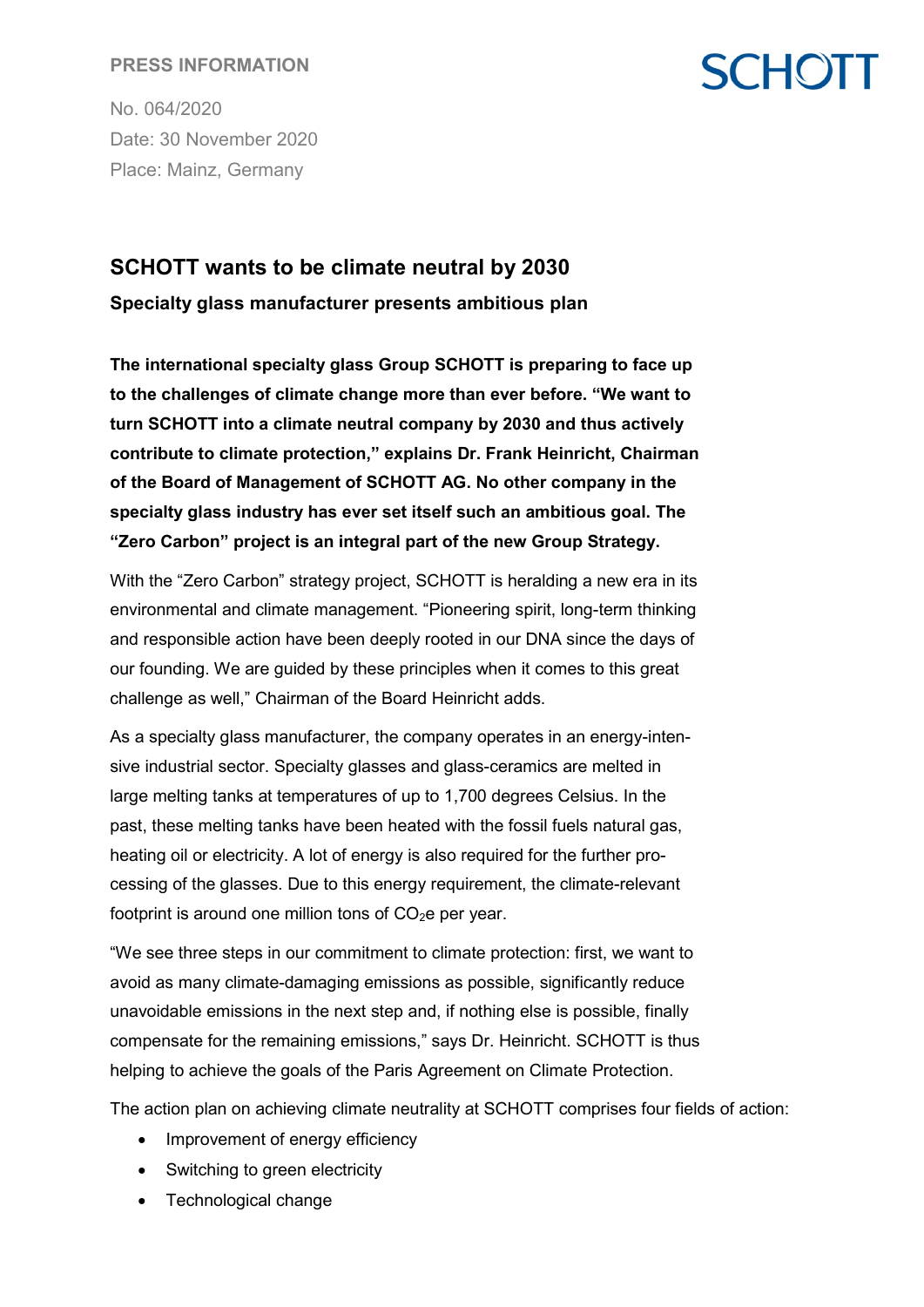#### **PRESS INFORMATION**

No. 064/2020

## **SCHOTT**

• Compensation for technologically unavoidable emissions

#### **Energy efficiency as a permanent task**

SCHOTT has been constantly striving to improve its energy efficiency for decades. The introduction of oxy-fuel melting technology and the increasing use of electricity to heat the melting tanks since the 1990s has already made it possible to reduce specific energy consumption by more than 30 percent. As part of the company's proven energy management system, the experts are working intensively to identify and exploit further savings potential.

#### **Switching to green electricity by 2021**

When it comes to electrical power, SCHOTT will be relying solely on green electricity in the future. The company intends to cover 100 percent of its electricity needs with renewable energy sources such as hydroelectric power, wind power, solar energy and biomass by 2021. SCHOTT attaches great importance to ensuring that green electricity has a high-quality certification and thus makes a strong contribution to the transition in energy.

#### **New technologies with a focus on hydrogen**

In the long term, the company intends to completely dispense with the use of fossil fuels, as far as this is technologically feasible. "This transformation process will take time and require high development and investment costs, however," says Heinricht. The company views hydrogen technology as a promising solution. In addition, researchers and melting technologists are assessing the feasibility of yet other technological approaches. "We believe that as an innovation driver in our industry we can provide important impulses in this area in the coming years and decades," Dr. Heinricht concludes.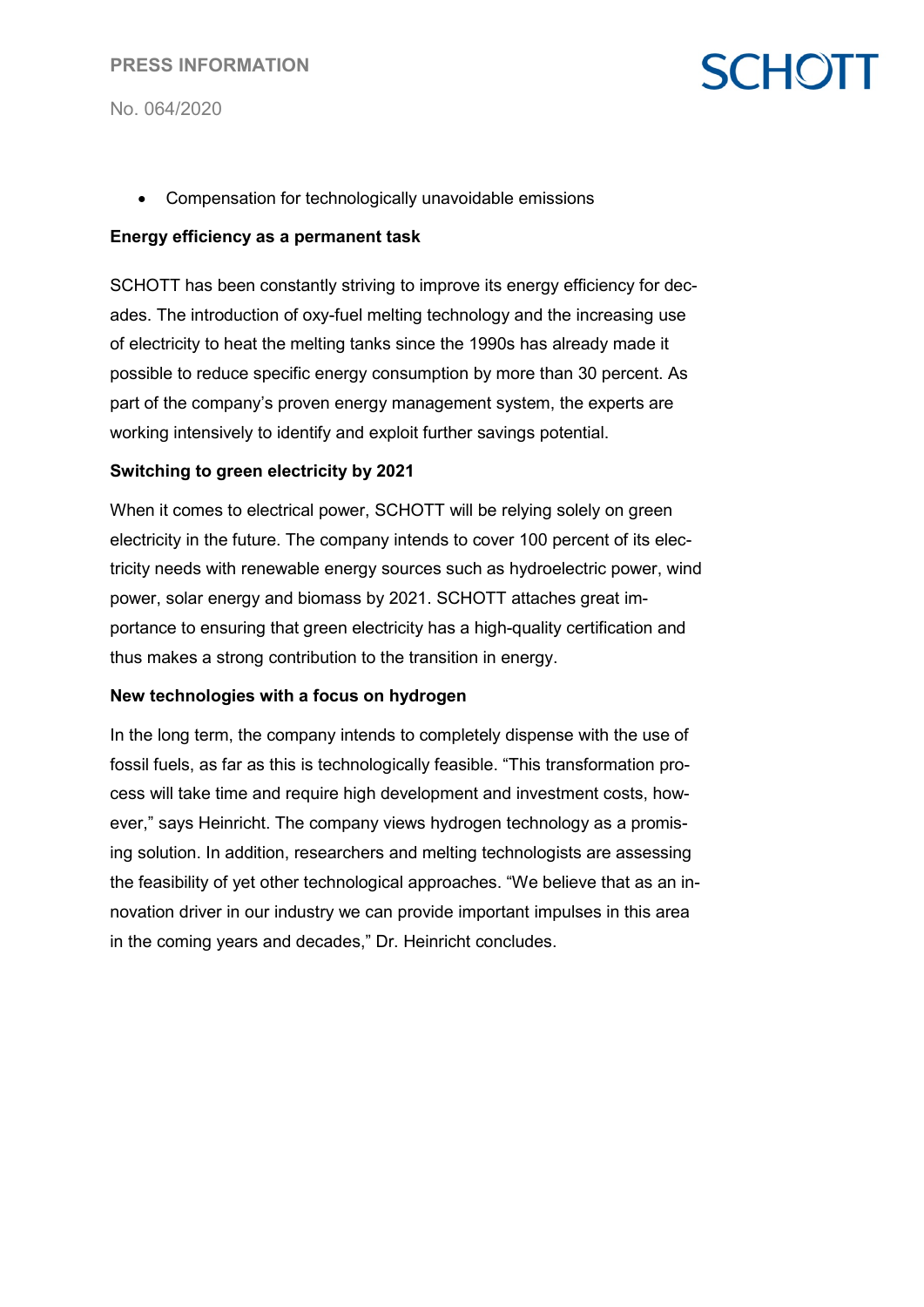# **SCHOTT**

No. 064/2020

#### **Compensation for technologically unavoidable emissions**

Until CO<sub>2</sub>-free solutions for heating large glass melting tanks become available, SCHOTT intends to compensate for technologically unavoidable emissions by investing in climate protection projects. The Group is currently creating a compensation portfolio that meets high standards for the sustainability of the projects. These could include reforestation projects in various countries that are certified according to strict standards, for example.

To calculate its climate-relevant emissions, SCHOTT considers the emission of all greenhouse gases. The company currently includes emissions from its own production (Scope 1 of the Greenhouse Gas Protocol) and from energy purchased (Scope 2) in the calculation. In Scope 3, SCHOTT also takes business trips and employee commuting into account. In the medium term, the other Scope 3 emissions are then to be included, which also consider emissions in the supply chain. In order to establish comparability with regard to their climate impact, greenhouse gas emissions are expressed in  $CO<sub>2</sub>$  equivalents  $(CO<sub>2</sub>e)$ .

**More information:**

<https://www.schott.com/english/company/environment/climate-neutral-by-2030.html>

#### **Pictures**



The production of specialty glasses is energy-intensive: they are melted at temperatures of up to 1,700 degrees Celsius. *Photo: SCHOTT*